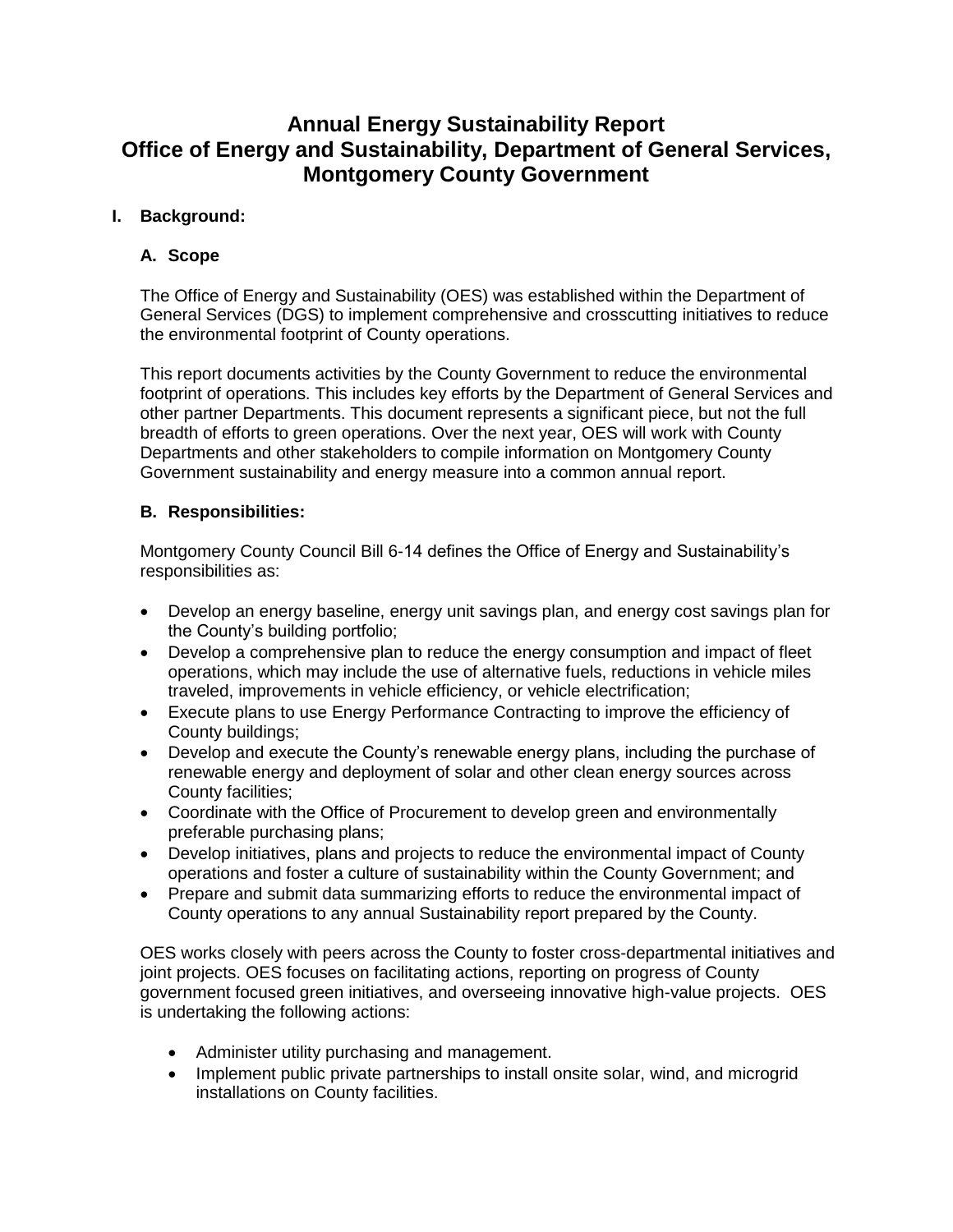Office of Energy and Sustainability – Annual Energy and Sustainability Report April 13, 2015 Page 2 of 6

- Coordinate green initiatives across DGS including building design and construction, maintenance and fleet efforts.
- Coordinate expansion of green purchasing activities with the Office of Procurement
- Advise and serve as an internal knowledge base to County Departments on sustainability and energy issues.
- Collect and disseminate information on County sustainability efforts to peer Departments, Agencies and the general public
- Collaborate energy and sustainability metrics with CountyStat and the Office of Management and Budget
- Identify innovative and new ways to embed sustainability into County business and operational practices.
- Seek external resources and partnerships to advance County sustainability projects.

### **C. Structure and Resources:**

#### *Staffing*

OES is currently staffed with one Chief, a Capital Projects Manager and two contracted utility analysts.

Organization Chart:



The Office organized a collaborative network of staff from each Division of DGS - a "Green Team". The "Green Team" is a Departmental pilot, but DGS ultimately envisions working with peer departments to establish their own teams to foster a culture of sustainability in County operations. The County has invited other departments to participate in team activities.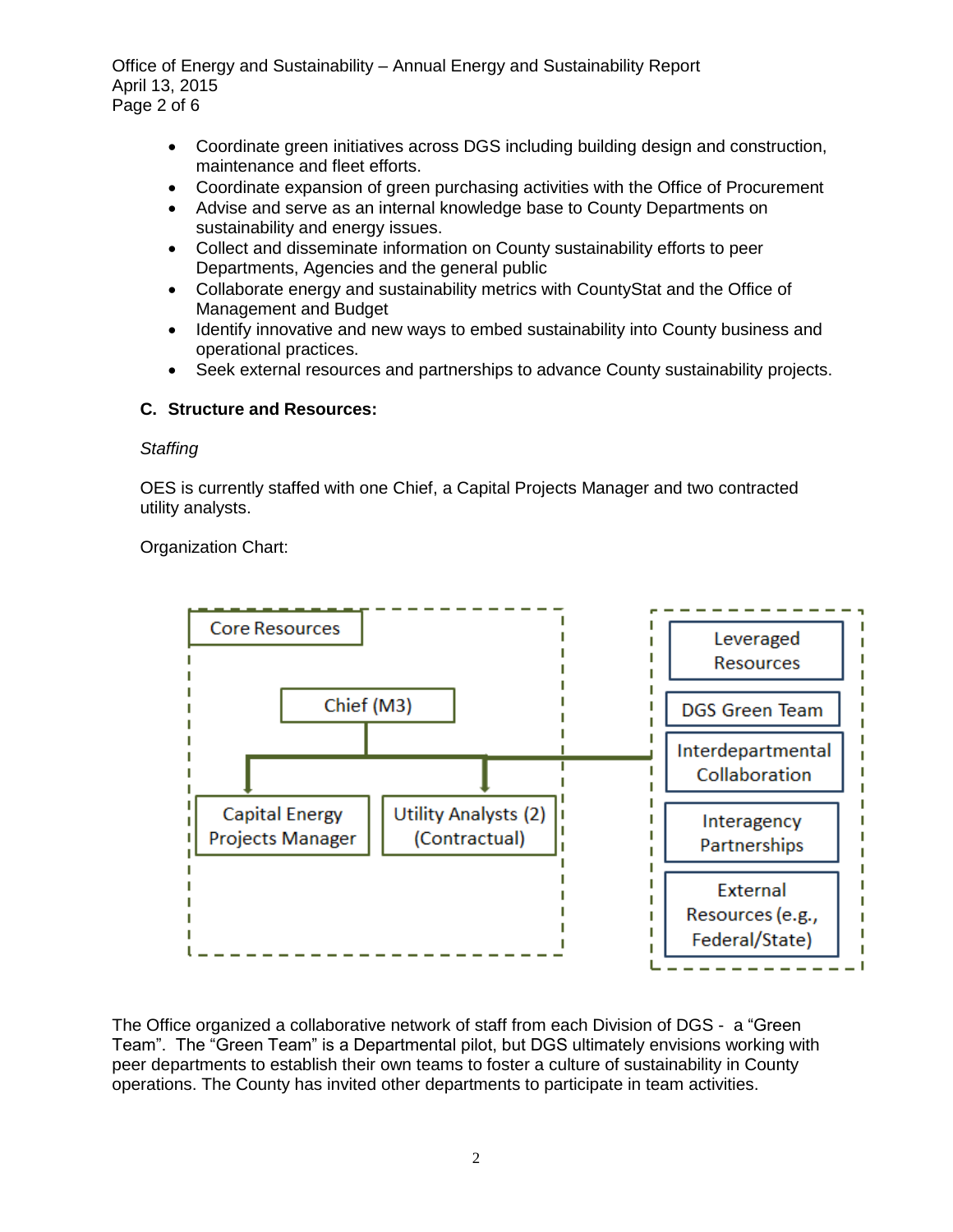Office of Energy and Sustainability – Annual Energy and Sustainability Report April 13, 2015 Page 3 of 6

The team will contribute to a sustainable operations plan with green actions related to energy, air, water, fleet, environmentally preferable products, innovation and more across County operations. Team members will also serve as ambassadors to Green day-to-day work activities amongst their peers. The team will rotate periodically and is encouraged to form green "squads" in their home Divisions and Offices.

# The "Green Team"



Front Left to Right: Anita Brady (OHR), Annette Cheng, Eric Coffman, Brenda Salas (Formerly OHR – left organization since photo), Brian Donohue, Grace Denno, Maurice Betaharon, Yung Kang, Angela Dizelos. Back Left to Right: Bob Norris, Ernie Lunsford, Lisa Alderson, Jan Wilson (Retired), Homer Bakhtiary, Hamid Omidvar, Calvin Jones, Peter McGinnity, Victor Sousa. Not Shown: Melissa Boone-Miller (OHR), Cindy Brenneman, Rassa Davoodpour, Bill Griffiths, Richard Jackson, Pam Jones, Rick Taylor, Ronnie Warner, Doug Weisburger (DEP) Jennifer Woofter (Facilitator – Strategic Sustainbility Consulting)

#### *Leveraging Utility Budgets*

A key component of the County's sustainability strategy is to leverage the County's Utilities NDA and other utility budgets to fund improvements to facilities, long term contracts for energy from sustainable sources, and other cost savings opportunities. This approach allows the County to spend utility budgets effectively with the same end result. Similar to an Enterprise fund, paying for the utility savings, capital cost avoidance, and other operational cost reductions through energy savings. For example, the County is funding its Energy Performance Contracting initaitive by shifting funding from the utilities NDA to the County debt service fund where energy savings pay for the principle and interest of debt. The County is also leveraging its energy purchasing authority to create long term contracts for renewable energy hosted on County facilities. These systems are designed, financed, built, owned and maintained by third parties. The County agrees to purchase the electricity for a long period of time at a cost-effective negotiated rate. Similarly, the County is developing comprehensive microgrids on County facilities that combine efficient gas driven generator, energy storage, energy conservation measures to provide uninterruptible energy supply for critical facilities while containing energy costs.

#### **II. County Government Green Efforts and Achievements:**

Below is a summary of key accomplishments and efforts by DGS Divisions and other in coordination with OES: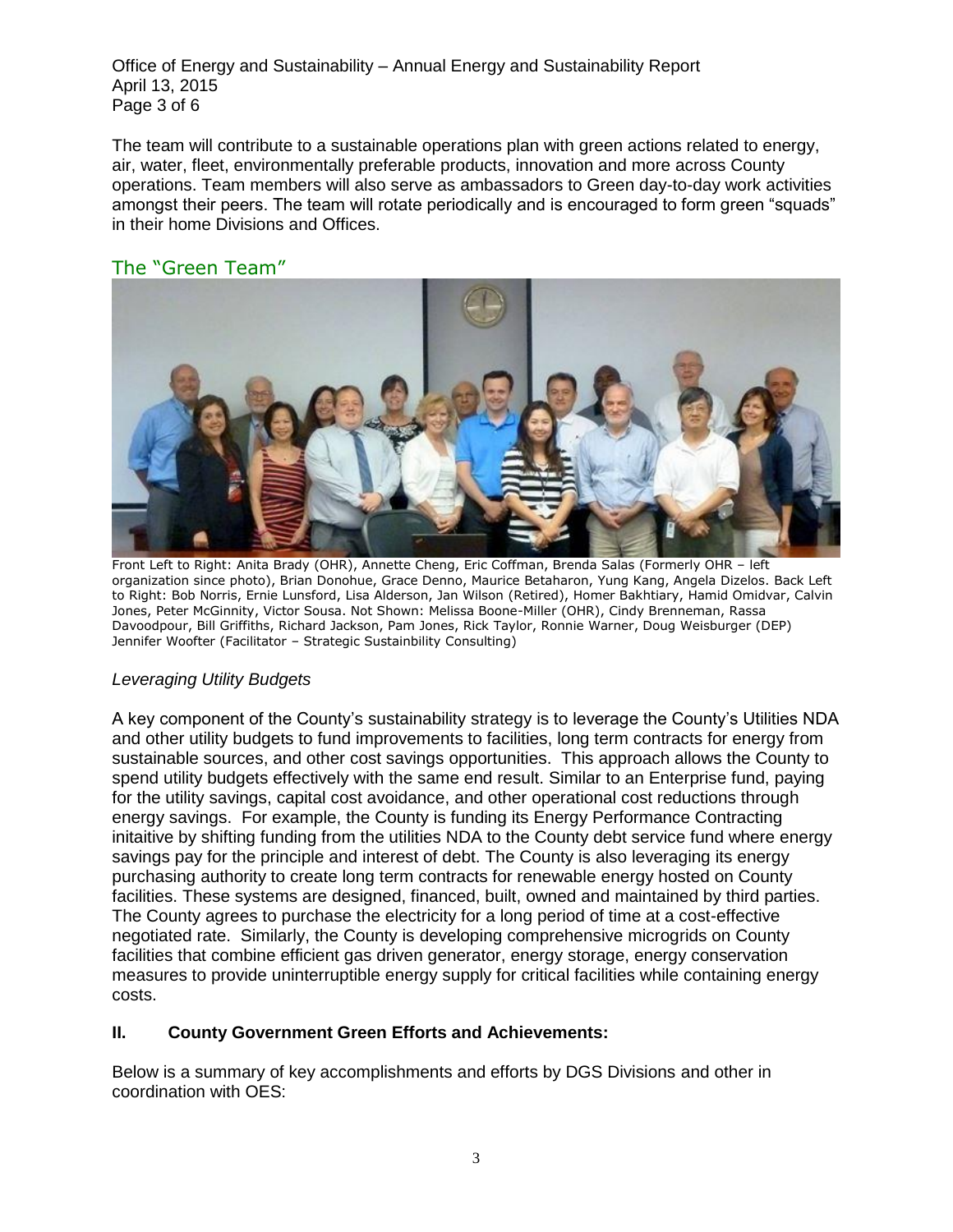Office of Energy and Sustainability – Annual Energy and Sustainability Report April 13, 2015 Page 4 of 6

#### *A. Energy Efficiency and Conservation:*

- Executing a contract for an advanced energy data management system to process, validate, and analyze utility data. The system will allow DGS to identify savings opportunities, track the results of improvements, and automatically performance benchmark projects.
- Developed, in partnership with the Institute for Market Transformation (IMT), a green leasing tool to assist in negotiating future leases that include utility data transparency, energy efficient building systems (e.g., lighting, heating and cooling) and other green features (e.g., electric vehicle charging stations).
- Initiated a six year plan with \$81 million dollars of alternative financing, to implement energy efficiency improvements to over a dozen facility vial energy performance contracting. The County has completed the first of these projects, a \$4.1 million dollar retrofit of the 401 Hungerford Building which is anticipated to reduce costs by over \$159,000 annually and reducing the County's greenhouse gas footprint over 650 metric tons carbon dioxide equivalent (MTCO2E). Three additional projects are underway, with a pipeline of additional projects in planning.
- Implemented a demand response program to reduce peak electricity consumption in County facilities. The County's participation in this program contributes to efforts to preserve the regional utility grid during periods of peak demand. The County has received rebates exceeding \$70,000 for its efforts.
- Constructed 14 United States Green Building Council (USGBC) Leadership in Energy and Environmental Design (LEED) facilities with additional buildings in planning/design. Facilities incorporate a variety of green features including on-site renewable energy systems, vegetative roofs, energy efficient building features, and water capture and reuse.

# *B. Alternative Energy and Clean Energy Purchasing*

- Issued a Request for Energy Proposals (RFEP) for Solar Photovoltaic Systems on County facilities. The County awarded the Contract to SolarCity Corporation. The county has contracted for solar on 13 facilities, including 15 individual solar arrays. The project as contracted totals over 5 megawatts of capacity, generating enough power for 500 single family homes.
- Issued an RFEP for additional 11 solar projects reserved for Local Small Business Reserve Program (LSBRP) participants. Responses due April 24, 2015.
- Purchased 50% of the County's electricity supply from renewable sources in FY15, an increase of 30% from FY14. The County will purchase 100% clean electricity in FY16.
- Issued an RFEP for microgrids on three County facilities including Public Safety Headquarters, the Equipment Maintenance and Transit Operations Center (EMTOC), and the Clarksburg Correctional Institution. Microgrids localize energy generation to enhance reliability, reduce operating costs, and generate cleaner power than the utility grid. The County received 14 responses and created a short list of 6 companies, final proposals are due April 23, 2015.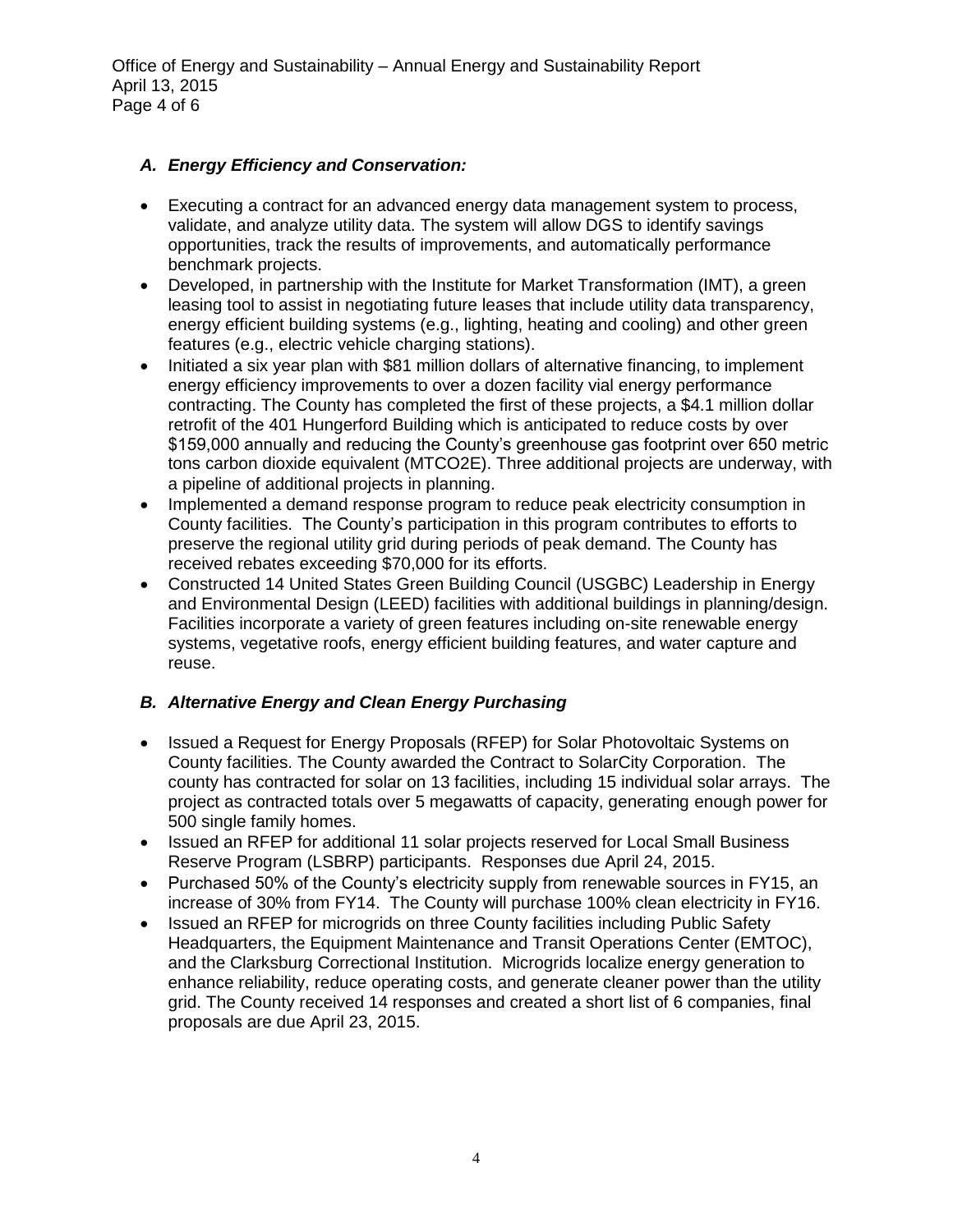Office of Energy and Sustainability – Annual Energy and Sustainability Report April 13, 2015 Page 5 of 6

# *C. Fleet Reductions and Transportation Efficiency*

- Developed a County Green Fleet Plan, establishing a long term fuel neutral approach to an efficient, environmentally responsible fleet.
- Reduced fleet size by 350 vehicles while maintaining the same level of functionality.
- Increased the number of Alternative Fuel Vehicles from 491 in FY09 to 787 in FY14. This includes vehicles powered by ethanol, compressed natural gas, and electricity.
- Increased consumption of alternative fuels from 18.7% in FY09 to 22% in FY14.
- Increased the average fuel efficiency of the administrative fleet from 14.5 miles per gallon (MPG) in FY12 to 25.5 MPG in FY14.
- Increased the average fuel efficiency of the public safety fleet from 12.3 MPG in FY12 to 15.6 MPG in FY14.
- Deployed the electric charging infrastructure to support the County's Electric Vehicle Pilot. This includes 8 charging stations to support five electric vehicles and ten plug hybrids.
- DGS anticipates deploying charging stations available for public use in FY15.
- Deployed an innovative telematics pilot to track the idling time of select administrative vehicles. The results of this pilot have been used to provide feedback to users. For vehicles under the pilot, idling time has been reduced 40%.
- Preparing comprehensive plans for heavy duty vehicle electrification, including a proposed pilot for three electric buses.

The County is not currently using biodiesel due to performance issues incurred in previous pilots. The County is evaluating options to incorporate biodiesel into County operations. The County's primary focus is a fleet that is fuel neutral, emphasizing improved fleet efficiency, optimization and right sizing.

# *D. Green Purchasing*

- The Office of Procurement and the Montgomery County Interagency Purchasing Committee – Green Initaitive developed a comprehensive web tool to help County purchasing staff and project managers select green products or services. . The website includes a green policy, green guidelines and a tool-kit to assist purchasers in vetting appropriate options.
- Added Montgomery County Green Business Certification as a searchable field in the County's vendor database, enabling buyers to identify suppliers that incorporate green practices in their operations.
- Conducted an office supply fair featuring an expo of green products concurrent with the launch of the County's new office supply contract.
- Eliminated expanded and rigid polystyrene (Styrofoam) from County food contracts.
- Participated in regional discussions to foster expanded purchasing of environmentally preferable products and services.

# *E. Central Duplicating*

- Purchased 35% post-consumer content paper, with a goal of buying 50% recycled, for all print shop supplied paper.
- Instituted the new copier contract that includes a wide variety of energy and cost saving features. The copiers require that a user swipe their badge to print; copiers delete